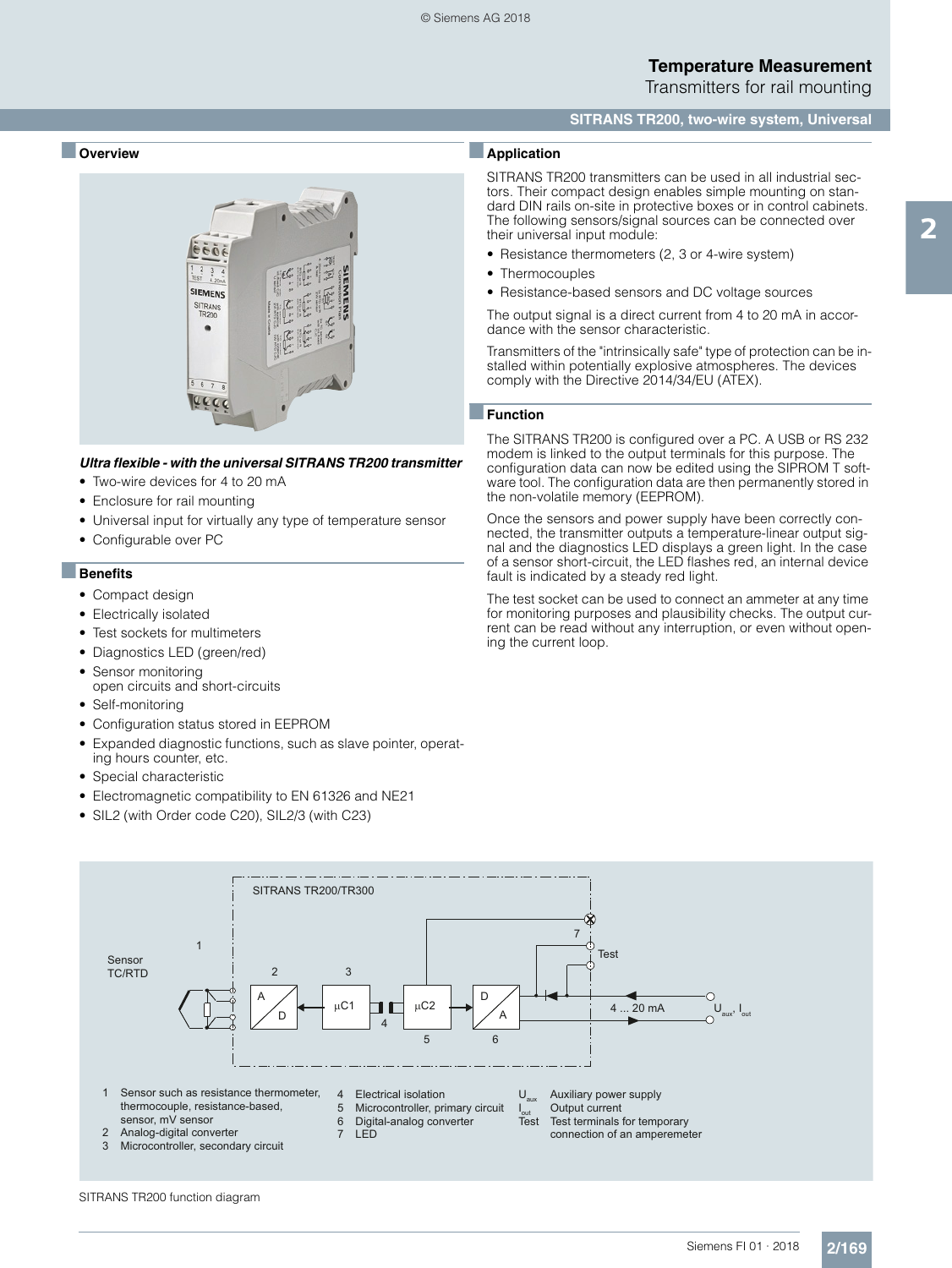# **Temperature Measurement**

Transmitters for rail mounting

### **SITRANS TR200, two-wire system, Universal**

### ■**Technical specifications**

2

| Input                                      |                                                                                             |
|--------------------------------------------|---------------------------------------------------------------------------------------------|
| Resistance thermometer                     |                                                                                             |
| Measured variable                          | Temperature                                                                                 |
| Sensor type                                |                                                                                             |
| $\bullet$ to IEC 60751                     | Pt25  1000                                                                                  |
| • to JIS C 1604; a=0.00392 K <sup>-1</sup> | Pt25  1000                                                                                  |
| $\bullet$ to IEC 60751                     | Ni25  1000                                                                                  |
| • Special type                             | over special characteristic<br>(max. 30 points)                                             |
| Sensor factor                              | 0.25  10 (adaptation of the basic<br>type, e.g. Pt100 to version Pt25<br>1000)              |
| Units                                      | °C or °F                                                                                    |
| Connection                                 |                                                                                             |
| • Standard connection                      | 1 resistance thermometer (RTD) in<br>2-wire, 3-wire or 4-wire system                        |
| • Generation of average value              | 2 resistance thermometers in<br>2-wire system for generation of<br>average temperature      |
| • Generation of difference                 | 2 resistance thermometers (RTD) in<br>2-wire system (RTD 1 – RTD 2 or<br>$RTD$ 2 – $RTD$ 1) |
| Interface                                  |                                                                                             |
| • Two-wire system                          | Parameterizable line resistance<br>$\leq$ 100 $\Omega$ (loop resistance)                    |
| • Three-wire system                        | No balancing required                                                                       |
| • Four-wire system                         | No balancing required                                                                       |
| Sensor current                             | $\leq$ 0.45 mA                                                                              |
| Response time $T_{63}$                     | $\leq$ 250 ms for 1 sensor with open-cir-<br>cuit monitoring                                |
| Open-circuit monitoring                    | Always active (cannot be disabled)                                                          |
| Short-circuit monitoring                   | can be switched on/off (default<br>value: ON)                                               |
| Measuring range                            | parameterizable (see table "Digital<br>measuring errors")                                   |
| Min. measured span                         | 10 °C (18 °F)                                                                               |
| Characteristic curve                       | Temperature-linear or special char-<br>acteristic                                           |
| Resistance-based sensors                   |                                                                                             |
| Measured variable                          | Actual resistance                                                                           |
| Sensor type                                | Resistance-based, potentiometers                                                            |
| Units                                      | Ω                                                                                           |
| Connection                                 |                                                                                             |
| • Normal connection                        | 1 resistance-based sensor (R) in 2-<br>wire, 3-wire or 4-wire system                        |
| • Generation of average value              | 2 resistance-based sensors in<br>2-wire system for generation of<br>average value           |
| • Generation of difference                 | 2 resistance thermometers in<br>2-wire system<br>$(R1 - R2 \text{ or } R2 - R1)$            |
| Interface                                  |                                                                                             |
| • Two-wire system                          | Parameterizable line resistance<br>$\leq$ 100 $\Omega$ (loop resistance)                    |
| • Three-wire system                        | No balancing required                                                                       |
| • Four-wire system                         | No balancing required                                                                       |
| Sensor current                             | $\leq 0.45$ mA                                                                              |

| Short-circuit monitoring            | can be switched on/off (default<br>value: OFF)                                             |
|-------------------------------------|--------------------------------------------------------------------------------------------|
| Measuring range                     | parameterizable max. 0  2200 $\Omega$<br>(see table "Digital measuring<br>errors")         |
| Min. measured span                  | 5  25 $\Omega$ (see table "Digital measur-<br>ing errors")                                 |
| Characteristic curve                | Resistance-linear or special charac-<br>teristic                                           |
| Thermocouples                       |                                                                                            |
| Measured variable                   | Temperature                                                                                |
| Sensor type (thermocouples)         |                                                                                            |
| $\bullet$ Type B                    | Pt30Rh-Pt6Rh to DIN IEC 584                                                                |
| $\bullet$ Type C                    | W5 %-Re acc. to ASTM 988                                                                   |
| $\bullet$ Type D                    | W3 %-Re acc. to ASTM 988                                                                   |
| $\bullet$ Type E                    | NiCr-CuNi to DIN IEC 584                                                                   |
| • Type J<br>• Type K                | Fe-CuNi to DIN IEC 584<br>NiCr-Ni to DIN IEC 584                                           |
| $\bullet$ Type L                    | Fe-CuNi to DIN 43710                                                                       |
| • Type N                            | NiCrSi-NiSi to DIN IEC 584                                                                 |
| • Type R                            | Pt13Rh-Pt to DIN IEC 584                                                                   |
| $\bullet$ Type S                    | Pt10Rh-Pt to DIN IEC 584                                                                   |
| $\bullet$ Type T                    | Cu-CuNi to DIN IEC 584                                                                     |
| • Type U                            | Cu-CuNi to DIN 43710                                                                       |
| Units                               | °C or °F                                                                                   |
| Connection<br>• Standard connection | 1 thermocouple (TC)                                                                        |
| • Generation of average value       | 2 thermocouples (TC)                                                                       |
| • Generation of difference          | 2 thermocouples (TC)<br>$(TC1 - TC2 or TC2 - TC1)$                                         |
| Response time T <sub>63</sub>       | $\leq$ 250 ms for 1 sensor with open-cir-<br>cuit monitoring                               |
| Open-circuit monitoring             | Can be switched off                                                                        |
| Cold junction compensation          |                                                                                            |
| • Internal                          | With integrated Pt100 resistance<br>thermometer                                            |
| • External                          | With external Pt100 IEC 60751<br>(2-wire or 3-wire connection)                             |
| • External fixed                    | Cold junction temperature can be<br>set as fixed value                                     |
| Measuring range                     | parameterizable (see table "Digital<br>measuring errors")                                  |
| Min. measured span                  | Min. 40  100 °C (72  180 °F) (see<br>table "Digital measuring errors")                     |
| Characteristic curve                | Temperature-linear or special char-<br>acteristic                                          |
| mV sensor                           |                                                                                            |
| Measured variable                   | DC voltage                                                                                 |
| Sensor type                         | DC voltage source (DC voltage<br>source possible over an externally<br>connected resistor) |
| Units                               | mV                                                                                         |
| Response time $T_{63}$              | $\leq$ 250 ms for 1 sensor with open-cir-<br>cuit monitoring                               |
| Open-circuit monitoring             | Can be switched off                                                                        |
| Measuring range                     | parameterizable max.<br>$-1001100$ mV                                                      |
| Min. measured span                  | 2 mV or 20 mV                                                                              |
| Overload capability of the input    | $-1.5 +3.5$ V DC                                                                           |
| Input resistance                    | $\geq 1$ M $\Omega$                                                                        |
| Characteristic curve                | Voltage-linear or special character-                                                       |
|                                     |                                                                                            |

istic

Response time  $T_{63}$   $\leq$  250 ms for 1 sensor with open-cir-

Open-circuit monitoring Always active (cannot be disabled)

cuit monitoring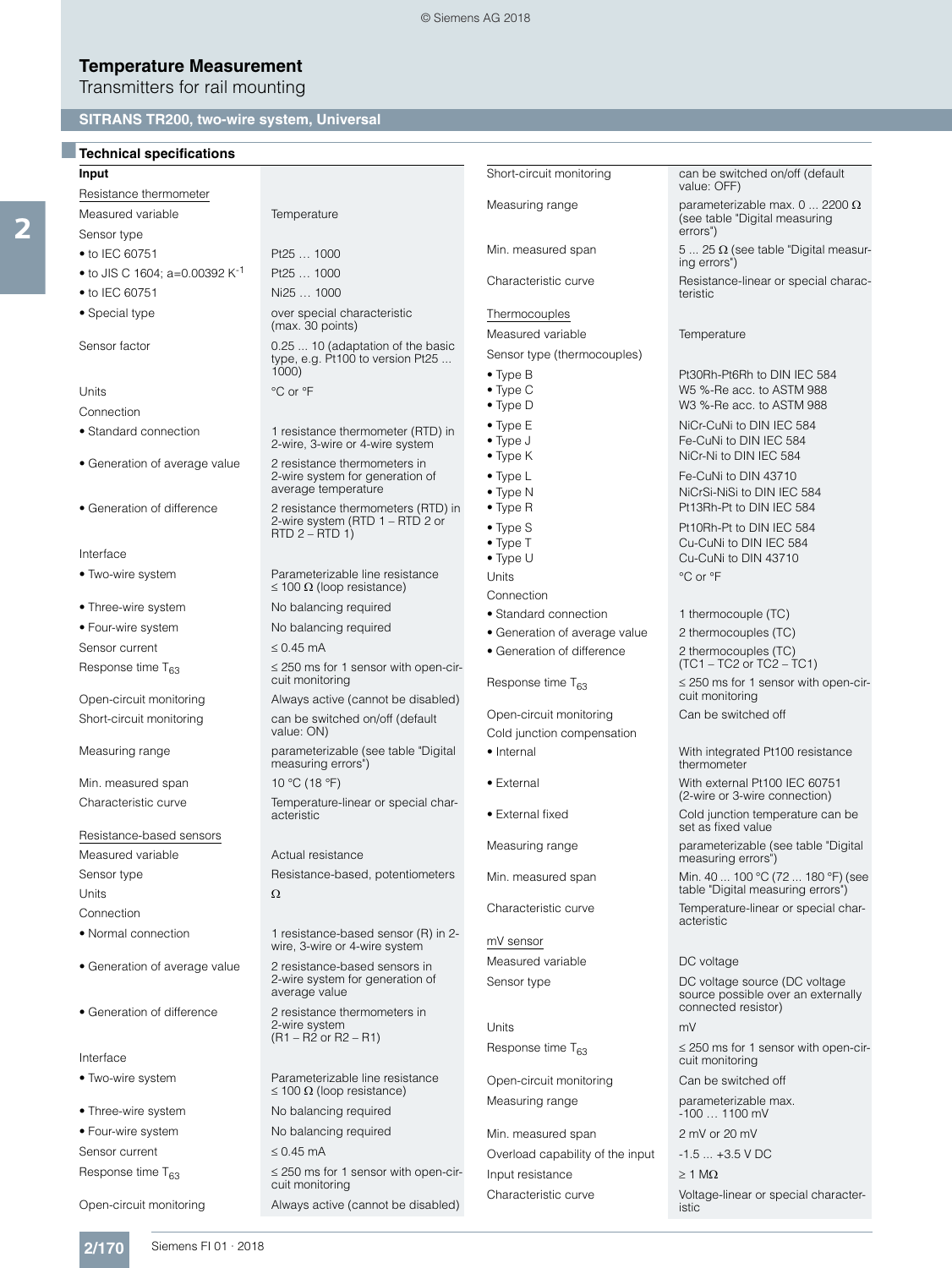### **Temperature Measurement** Transmitters for rail mounting

### **SITRANS TR200, two-wire system, Universal**

| Output                                                             |                                                                               |  |
|--------------------------------------------------------------------|-------------------------------------------------------------------------------|--|
| Output signal                                                      | 4  20 mA, 2-wire                                                              |  |
| Auxiliary power                                                    | 11  35 V DC (to 30 V for Ex i/ic;<br>to 32 V for Ex nA)                       |  |
| Max. load                                                          | $(U_{\text{aux}} - 11 \text{ V})/0.023 \text{ A}$                             |  |
| Overrange                                                          | 3.6  23 mA, infinitely adjustable<br>(default range: 3.84 mA  20.5 mA)        |  |
| Error signal (e.g. following sensor<br>fault) (conforming to NE43) | 3.6  23 mA, infinitely adjustable<br>(default value: 22.8 mA)                 |  |
| Sample cycle                                                       | 0.25 s nominal                                                                |  |
| Damping                                                            | Software filter 1st order 0  30 s<br>(parameterizable)                        |  |
| Protection                                                         | Against reversed polarity                                                     |  |
| Electrically isolated                                              | Input against output 2.12 kV DC<br>$(1.5 \text{ kV}_{\text{eff}} \text{ AC})$ |  |
| <b>Measuring accuracy</b>                                          |                                                                               |  |
| Digital measuring errors                                           | See Table "Digital measuring errors"                                          |  |
| Reference conditions                                               |                                                                               |  |
| • Auxiliary power                                                  | $24V \pm 1%$                                                                  |  |
| $\bullet$ Load                                                     | $500 \Omega$                                                                  |  |
| • Ambient temperature                                              | 23 °C                                                                         |  |
| • Warming-up time                                                  | $> 5$ min                                                                     |  |
| Error in the analog output (digi-<br>tal/analog converter)         | < 0.025 % of span                                                             |  |
| Error due to internal cold junction                                | < 0.5 °C (0.9 °F)                                                             |  |
| Influence of ambient temperature                                   |                                                                               |  |
| • Analog measuring error                                           | 0.02 % of span/10 °C (18 °F)                                                  |  |
| • Digital measuring errors                                         |                                                                               |  |
| - With resistance thermometer                                      | 0.06 °C (0.11 °F)/10 °C (18 °F)                                               |  |
| - with thermocouples                                               | $0.6 \text{ °C}$ (1.1 °F)/10 °C (18 °F)                                       |  |
| Auxiliary power effect                                             | $<$ 0.001 % of span/V                                                         |  |
| Effect of load impedance                                           | $<$ 0.002 % of span/100 $\Omega$                                              |  |
| Long-term drift                                                    |                                                                               |  |
| • In the first month                                               | < 0.02 % of span in the first month                                           |  |
| • After one year                                                   | < 0.2 % of span after one year                                                |  |
| • After 5 years                                                    | < 0.3 % of span after 5 years                                                 |  |
| <b>Conditions of use</b>                                           |                                                                               |  |
| Ambient conditions                                                 |                                                                               |  |
| Ambient temperature range                                          | $-40+85$ °C ( $-40+185$ °F)                                                   |  |
| Storage temperature range                                          | $-40$ $+85$ °C ( $-40$ $+185$ °F)                                             |  |
| Relative humidity                                                  | < 98 %, with condensation                                                     |  |
| Electromagnetic compatibility                                      | acc. to EN 61326 and NE21                                                     |  |
| <b>Construction</b>                                                |                                                                               |  |
| Material                                                           | Plastic, electronic module potted                                             |  |
| Weight                                                             | 122 g                                                                         |  |
| Dimensions                                                         | See "Dimensional drawings"                                                    |  |
| Cross-section of cables                                            | Max. 2.5 mm <sup>2</sup> (AWG 13)                                             |  |
| Degree of protection to<br>IEC 60529                               |                                                                               |  |
| • Enclosure                                                        | <b>IP20</b>                                                                   |  |

| <b>Certificates and approvals</b>                  |                                                                                                                                  |
|----------------------------------------------------|----------------------------------------------------------------------------------------------------------------------------------|
| Explosion protection ATEX                          |                                                                                                                                  |
| EC type test certificate                           | PTB 07 ATEX 2032X                                                                                                                |
| • "Intrinsic safety" type of protec-<br>tion       | II $2(1)$ G Ex ia/ib IIC T6/T4<br>II 3(1) G Ex ia/ic IIC T6/T4<br>II 3 G Ex ic IIC T6/T4<br>II 2(1) D Ex iaD/ibD 20/21 T115 °C   |
| • Type of protection, "equipment is<br>non-arcing" | II 3 G Ex nA IIC T6/T4                                                                                                           |
| Other certificates                                 | NEPSI and EAC Ex                                                                                                                 |
| Software requirements for<br><b>SIPROM T</b>       |                                                                                                                                  |
| PC operating system                                | Windows ME, 2000, XP, Win 7 and<br>Win 8; can also be used in connec-<br>tion with RS 232 modem under<br>Windows 95, 98 and 98SE |
| Factory setting:                                   |                                                                                                                                  |

**Factory setting:** 

- Pt100 (IEC 751) with 3-wire circuit
- Measuring range: 0 ... 100 °C (32 ... 212 °F)
- Error signal in the event of sensor breakage: 22.8 mA
- Sensor offset: 0 °C (0 °F)
- Damping 0.0 s

### *Digital measuring errors*

Resistance thermometer

| Input           | <b>Measuring range</b>         | Min. mea-<br>sured span |               | <b>Digital</b><br>accuracy |               |
|-----------------|--------------------------------|-------------------------|---------------|----------------------------|---------------|
|                 | °C/(°F)                        | °C                      | $(^{\circ}F)$ | °C                         | $(^{\circ}F)$ |
| to IEC 60751    |                                |                         |               |                            |               |
| Pt25            | $-200+850$<br>$(-328 + 1562)$  | 10                      | (18)          | 0.3                        | (0.54)        |
| Pt50            | $-200+850$<br>$(-328 + 1562)$  | 10                      | (18)          | 0.15                       | (0.27)        |
| Pt100  Pt200    | $-200+850$<br>$(-328  + 1562)$ | 10                      | (18)          | 0.1                        | (0.18)        |
| Pt500           | $-200+850$<br>$(-328+1562)$    | 10                      | (18)          | 0.15                       | (0.27)        |
| Pt1000          | $-200+350$<br>$(-328 +662)$    | 10                      | (18)          | 0.15                       | (0.27)        |
| to JIS C1604-81 |                                |                         |               |                            |               |
| Pt25            | $-200+649$<br>$(-328 + 1200)$  | 10                      | (18)          | 0.3                        | (0.54)        |
| Pt50            | $-200+649$<br>$(-328 + 1200)$  | 10                      | (18)          | 0.15                       | (0.27)        |
| Pt100  Pt200    | $-200+649$<br>$(-328 + 1200)$  | 10                      | (18)          | 0.1                        | (0.18)        |
| Pt500           | $-200+649$<br>$(-328  + 1200)$ | 10                      | (18)          | 0.15                       | (0.27)        |
| Pt1000          | $-200+350$<br>$(-328 +662)$    | 10                      | (18)          | 0.15                       | (0.27)        |
| Ni 25  Ni 1000  | $-60+250$<br>(-76  +482)       | 10                      | (18)          | 0.1                        | (0.18)        |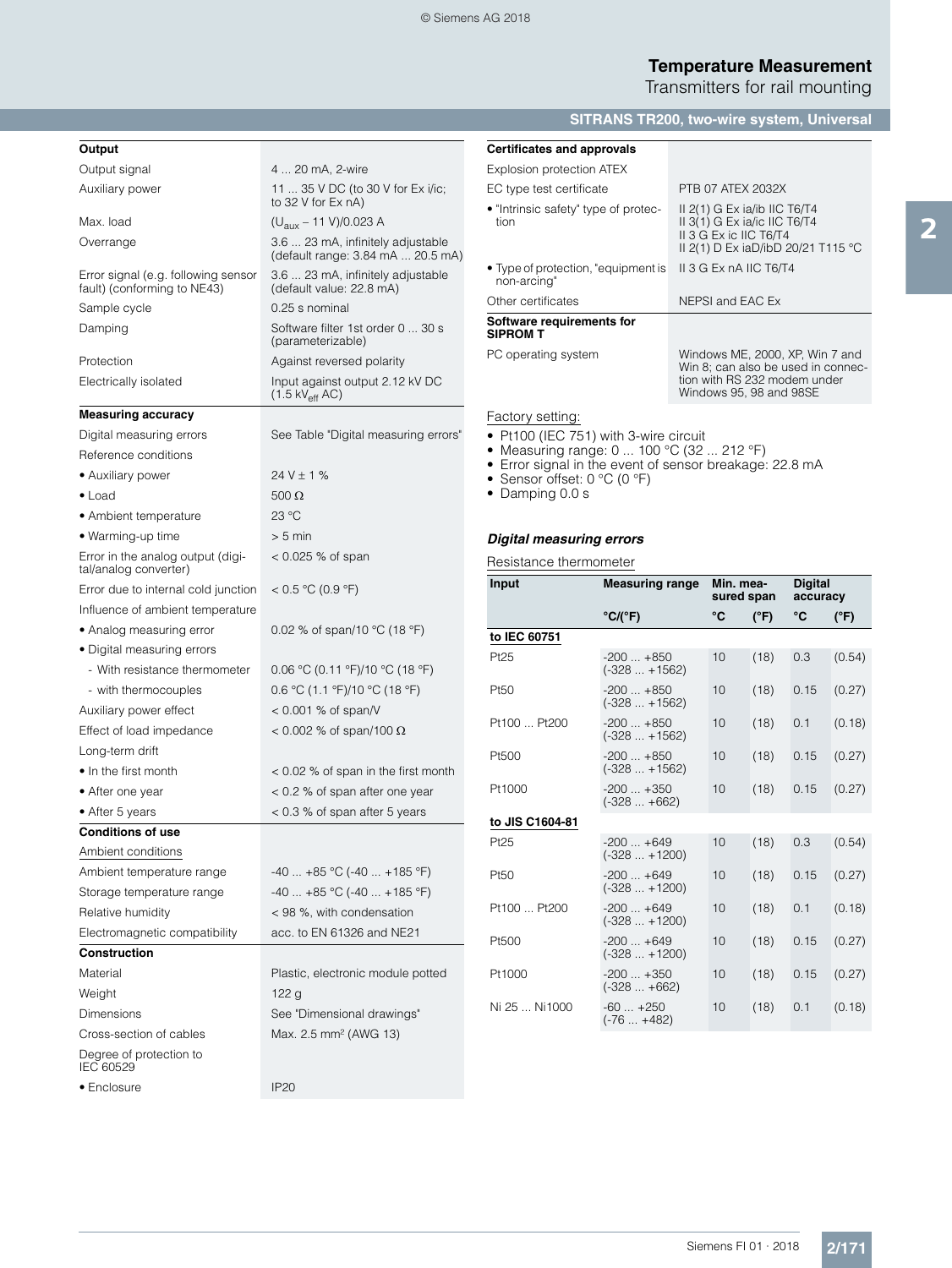### **Temperature Measurement**

Transmitters for rail mounting

#### **SITRANS TR200, two-wire system, Universal**

### Resistance-based sensors

| Input      | <b>Measuring range</b> | Min. mea-<br>sured span | <b>Digital</b><br>accuracy |
|------------|------------------------|-------------------------|----------------------------|
|            | Ω                      | Ω                       |                            |
| Resistance | 0390                   | 5                       | 0.05                       |
| Resistance | $\ldots$ 2200          | 25                      | 0.25                       |

#### Thermocouples

| Input        | Min. mea-<br><b>Measuring range</b><br>sured span |             | <b>Digital</b><br>accuracy |                |               |
|--------------|---------------------------------------------------|-------------|----------------------------|----------------|---------------|
|              | $\mathrm{C}/\mathrm{C}$ F)                        | $^{\circ}C$ | $(^{\circ}F)$              | $^{\circ}C$    | $(^{\circ}F)$ |
| Type B       | 100  1820<br>(2123308)                            | 100         | (180)                      | $2^{1}$        | $(3.6)^{1}$   |
| Type $C(W5)$ | 02300<br>(324172)                                 | 100         | (180)                      | 2              | (3.6)         |
| Type $D(W3)$ | 02300<br>(324172)                                 | 100         | (180)                      | 1 <sup>2</sup> | $(1.8)^2$     |
| Type E       | $-200+1000$<br>$(-328 + 1832)$                    | 50          | (90)                       | $\mathbf{1}$   | (1.8)         |
| Type J       | $-200+1200$<br>$(-328  +2192)$                    | 50          | (90)                       | $\mathbf{1}$   | (1.8)         |
| Type K       | $-200+1370$<br>$(-328+2498)$                      | 50          | (90)                       | $\mathbf{1}$   | (1.8)         |
| Type L       | $-200+900$<br>$(-328 + 1652)$                     | 50          | (90)                       | $\mathbf{1}$   | (1.8)         |
| Type N       | $-200+1300$<br>$(-328  +2372)$                    | 50          | (90)                       | $\mathbf{1}$   | (1.8)         |
| Type R       | $-50+1760$<br>$(-58 +3200)$                       | 100         | (180)                      | $\overline{c}$ | (3.6)         |
| Type S       | $-50+1760$<br>$(-58 +3200)$                       | 100         | (180)                      | $\overline{c}$ | (3.6)         |
| Type T       | $-200+400$<br>$(-328 + 752)$                      | 40          | (72)                       | $\mathbf{1}$   | (1.8)         |
| Type U       | $-200+600$<br>$(-328  +1112)$                     | 50          | (90)                       | $\overline{c}$ | (3.6)         |

<sup>1)</sup> The digital accuracy in the range 100 to 300 °C (212 to 572 °F) is 3 °C  $(5.4 °F)$ .

<sup>2)</sup> The digital accuracy in the range 1750 to 2300 °C (3182 to 4172 °F) is 2 °C (3.6 °F).

#### mV sensor

| Input     | <b>Measuring</b><br>range | Min. measured<br>span | <b>Digital</b><br>accuracy |
|-----------|---------------------------|-----------------------|----------------------------|
|           | mV                        | mV                    | μV                         |
| mV sensor | $-10+70$                  |                       | 40                         |
| mV sensor | $-100+1100$               | 20                    | 400                        |

The digital accuracy is the accuracy after the analog/digital conversion including linearization and calculation of the measured value.

An additional error is generated in the output current 4 to 20 mA as a result of the digital/analog conversion of 0.025 % of the set span (digital-analog error).

The total error under reference conditions at the analog output is the sum from the digital error and the digital-analog error (poss. with the addition of cold junction errors in the case of thermocouple measurements).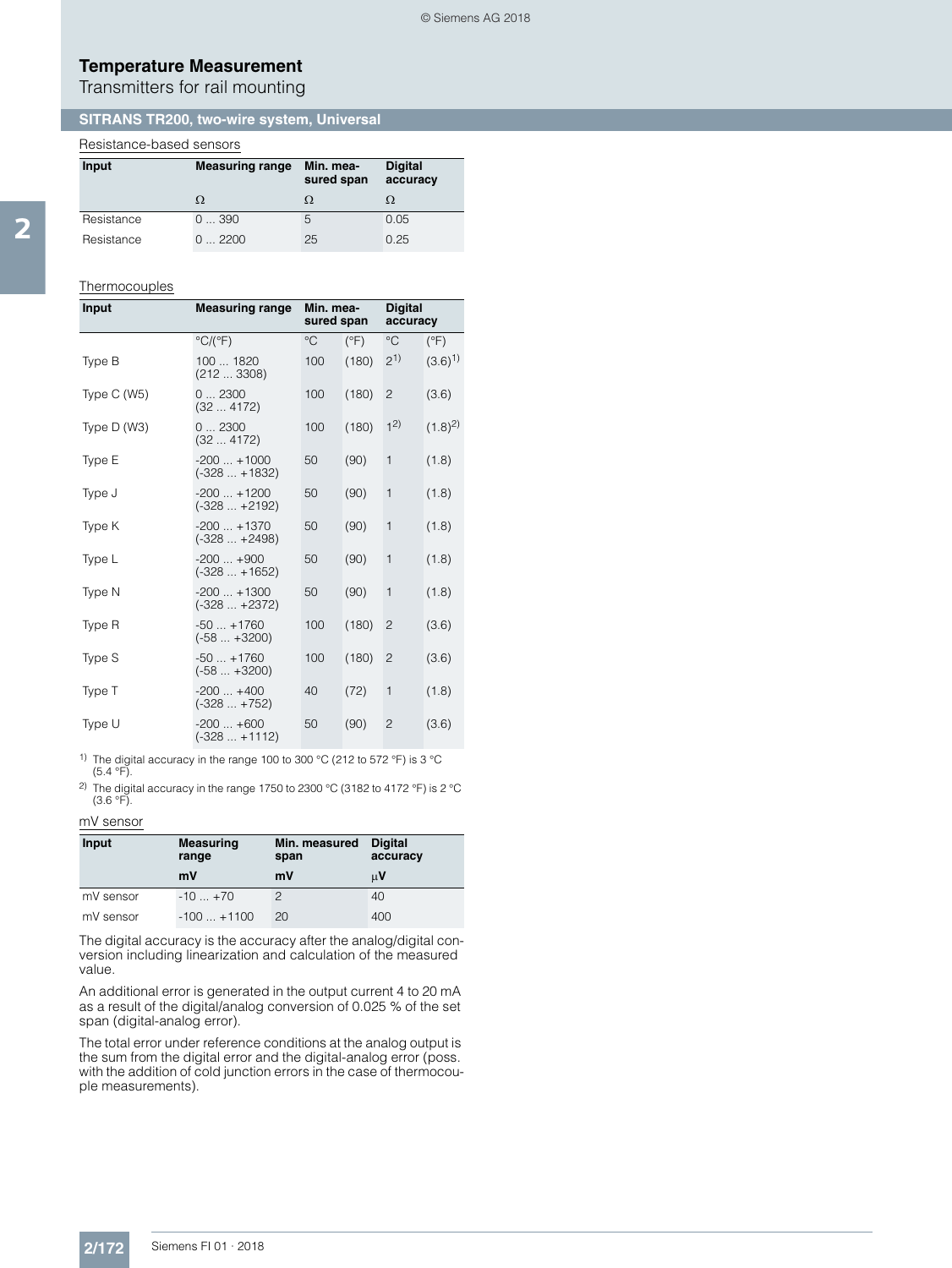#### **Temperature Measurement** Transmitters for rail mounting

**SITRANS TR200, two-wire system, Universal**

| <b>Selection and Ordering data</b>                                                                                | Article No.                  |
|-------------------------------------------------------------------------------------------------------------------|------------------------------|
| Temperature transmitter SITRANS TR200                                                                             |                              |
| For mounting on a standard DIN rail, two-wire<br>system, 4 to 20 mA, programmable, with electri-<br>cal isolation |                              |
| • Without explosion protection                                                                                    | 7NG3032-0JN00                |
| • With explosion protection to ATEX                                                                               | 7NG3032-1JN00                |
| <b>Further designs</b>                                                                                            | Order code                   |
| Please add "-Z" to Article No. with and specify<br>Order codes(s).                                                |                              |
| With test protocol (5 measuring points)                                                                           | C <sub>11</sub>              |
| Functional safety SIL2                                                                                            | C <sub>20</sub>              |
| Functional safety SIL2/3                                                                                          | C <sub>23</sub>              |
| <b>Customer-specific programming</b><br>Add "-Z" to Article No. and specify Order code(s)                         |                              |
| Measuring range to be set<br>Specify in plain text (max. 5 digits):<br>Y01:  to  °C, °F                           | $Y_011)$                     |
| Measuring point no. (TAG), max. 8 characters                                                                      | $Y17^{2}$                    |
| Measuring point descriptor, max. 16 charac-<br>ters                                                               | $Y23^{2}$                    |
| Measuring point message, max. 32 characters                                                                       | $Y24^{2}$                    |
| Text on front label, max. 16 characters                                                                           | $Y29^{2})^{3}$               |
| Pt100 (IEC) 2-wire, $R_1 = 0 \Omega$                                                                              | U <sub>02</sub> <sup>4</sup> |
| Pt100 (IEC) 3-wire                                                                                                | U(03 <sup>4</sup> )          |
| Pt100 (IEC) 4-wire                                                                                                | U(04 <sup>4</sup> )          |
| Thermocouple type B                                                                                               | $U20^{4(5)}$                 |
| Thermocouple type C (W5)                                                                                          | $U21^{4(5)}$                 |
| Thermocouple type D (W3)                                                                                          | $U22^{4(5)}$                 |
| Thermocouple type E                                                                                               | $U23^{4(5)}$                 |
| Thermocouple type J                                                                                               | $U24^{4(5)}$                 |
| Thermocouple type K                                                                                               | $U25^{4}$ <sup>5)</sup>      |
| Thermocouple type L                                                                                               | $U26^{4(5)}$                 |
| Thermocouple type N                                                                                               | $U27^{4(5)}$                 |
| Thermocouple type R                                                                                               | $U28^{4(5)}$                 |
| Thermocouple type S                                                                                               | $U29^{4(5)}$                 |
| Thermocouple type T                                                                                               | $U30^{4(5)}$                 |
| Thermocouple type U                                                                                               | $U31^{4(5)}$                 |
| With TC: CJC external (Pt100, 3-wire)                                                                             | U41                          |
| With TC: CJC external with fixed value, specify<br>in plain text                                                  | <b>Y50</b>                   |
| Special differing customer-specific program-<br>ming, specify in plain text                                       | Y09 <sup>6)</sup>            |
| Fail-safe value 3.6 mA (instead of 22.8 mA)                                                                       | U36 <sup>2</sup>             |

upply units see Chapter "Supplementary Components". Ordering example 1: 7NG3032-0JN00-Z Y01+Y17+Y29+U03  $701: -10 ... +100 °C$ Y17: TICA123 Y29: TICA123 *Accessories* Further accessories for assembly, connection and transmitter configuration, see page 2/238. Article No. **Modem for SITRANS TH100, TH200, TR200 and TF with TH200 incl. SIPROM T parameterization software 7NG3092-8KN /ith USB connection** For customer-specific programming for RTD and TC, the start value and the end value of the required measuring span must be specified here. For this selection, Y01 or Y09 must also be selected. Text on front plate is not saved in the device. For this selection, Y01 must also be selected. 5) Internal cold junction compensation is selected as the default for TC. 6) For customer-specific programming, for example mV and ohm, the start value and the end value of the required measuring span and the unit must be entered here.

Ordering example 2:

7NG3032-0JN00-Z Y01+Y17+Y23+Y29+U25  $701: -10 ... +100 °C$ Y17: TICA123 Y23: TICA123HEAT Y29: TICA123HEAT

#### actory setting:

Pt100 (IEC 751) with 3-wire circuit

- Measuring range: 0 … 100 °C (32 … 212 °F)
- Fault current: 22.8 mA
- Sensor offset: 0 °C (0 °F)
- Damping 0.0 s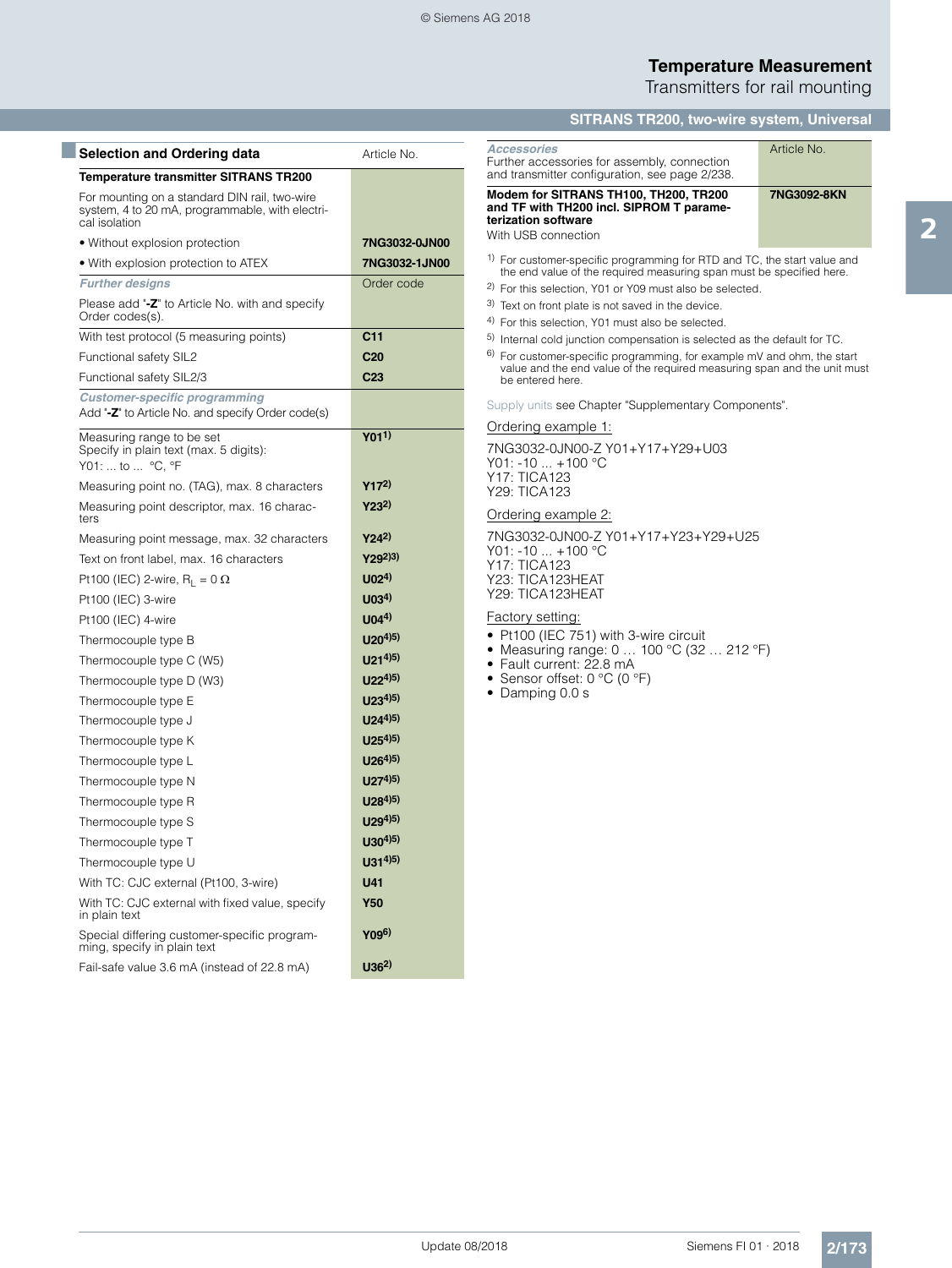$\frac{22.5}{0.89}$ 

 $\overline{1}$ 

## **Temperature Measurement**

Transmitters for rail mounting

### ■**Dimensional drawings**



SITRANS TR200, dimensions in mm (inch)

■**Schematics**



SITRANS TR200, pin assignment